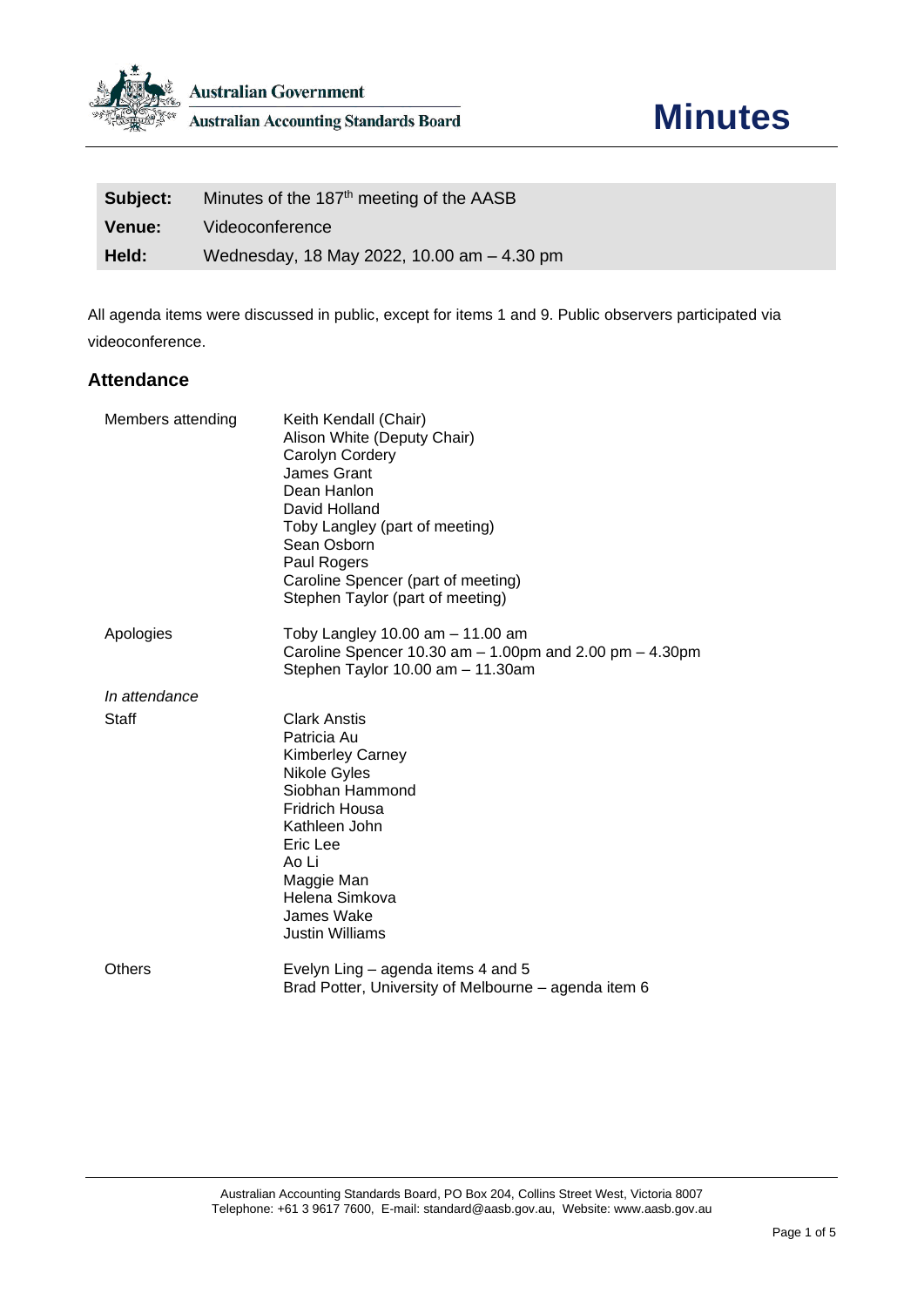

# **Agenda and Chair's Report**

Agenda Item 1 – discussed in private

The Chair noted the significant items on the agenda and provided the Board with an update on recent and future activities.

# **Apologies, Declarations of Interests, Minutes and Approvals Out of Session**

Agenda Item 2

### *Apologies*

Apologies for parts of the meeting were noted from Toby Langley, Caroline Spencer and Stephen Taylor.

#### *Declarations of Interests*

Members indicated that, in the normal course of their day-to-day professional responsibilities, they deal with a broad range of financial reporting issues. Members have adopted the standing policy in respect of declarations of interests that a specific declaration will be made where there is a particular interest in an issue before the Board.

Sean Osborn advised that he has submitted a written update to his Declaration of Interests.

#### *Minutes*

The Board approved the minutes of the one hundred and eighty-sixth meeting, held on 7 April 2022.

#### *Approvals Out of Session*

The Board noted the out-of-session approval of the following documents since the previous meeting report:

- AASB 2022-2 *Amendments to Australian Accounting Standards – Extending Transition Relief under AASB 1*
- AASB 2022-3 *Amendments to Australian Accounting Standards – Illustrative Examples for Not-for-Profit Entities accompanying AASB 15.*

## **Agenda Consultation**

#### Agenda Item 3

The Board noted a summary of the feedback received in response to Invitation to Comment ITC 46 *AASB Agenda Consultation 2022–2026*. The Board will consider its responses to the feedback at its next meeting.

Action: Staff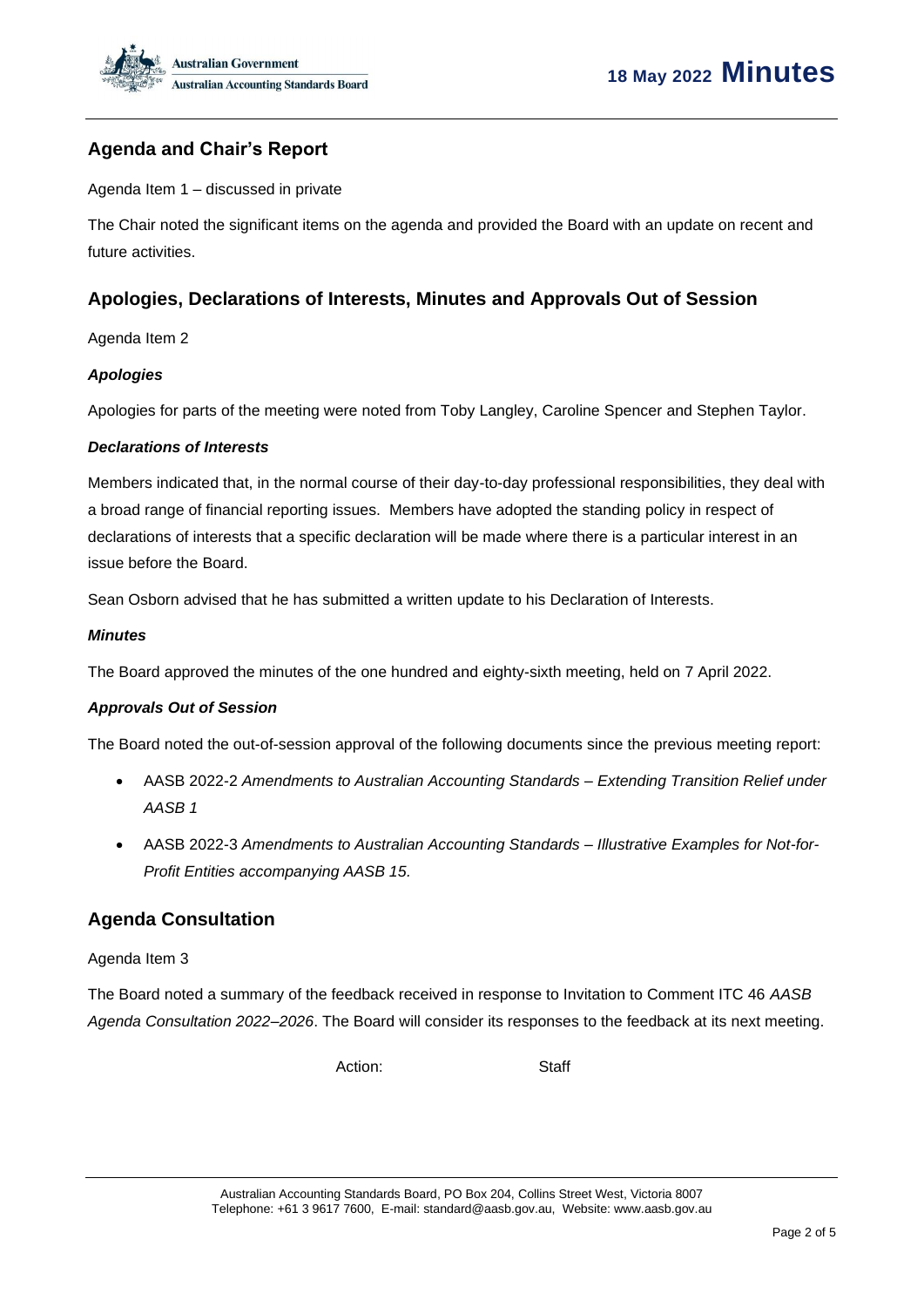

# **Post-Implementation Reviews**

#### Agenda Item 4

The Board received an update on its Post-implementation Review (PIR) project, including a revised project timeline. In respect of the PIR of AASB 1059 *Service Concession Arrangements: Grantors*, the Board considered the key findings of the planning phase and decided to bring forward the outreach phase of the project. The Board plans to issue a consultation document for the PIR of AASB 1059 in August 2022.

Action: Staff

## **Not-for-Profit Private Sector Financial Reporting Framework**

#### Agenda Item 5

The Board decided to include the following proposals in the Discussion Paper (DP) on Tier 3 reporting requirements for not-for-profit (NFP) private sector entities.

### *Income recognition*

Tier 3 reporting requirements should require:

- (a) a Tier 3 entity to assess whether a transaction is based on a common understanding, evidenced by the transfer provider in writing or some other form, that the entity is expected to use the inflows of resources in a particular way or act or perform in a particular way that results in outflows of resources, including:
	- (i) transferring goods or services;
	- (ii) performing a specified activity;
	- (iii) incurring eligible expenditure for a specified purpose; and
	- (iv) using the inflows of resources in respect of a specified time period;
- (b) for transactions described in (a), income to be recognised in the manner that most faithfully represents the amount and pattern of consumption by the entity of the resources received, such as:
	- (i) when goods or services are transferred;
	- (ii) when activities are performed;
	- (iii) when eligible expenditure is incurred; and
	- (iv) on a systemic allocation basis over the specified period; and
- (c) for other income transactions, income to be recognised at the earlier of receiving cash or obtaining a right to receive cash (a receivable).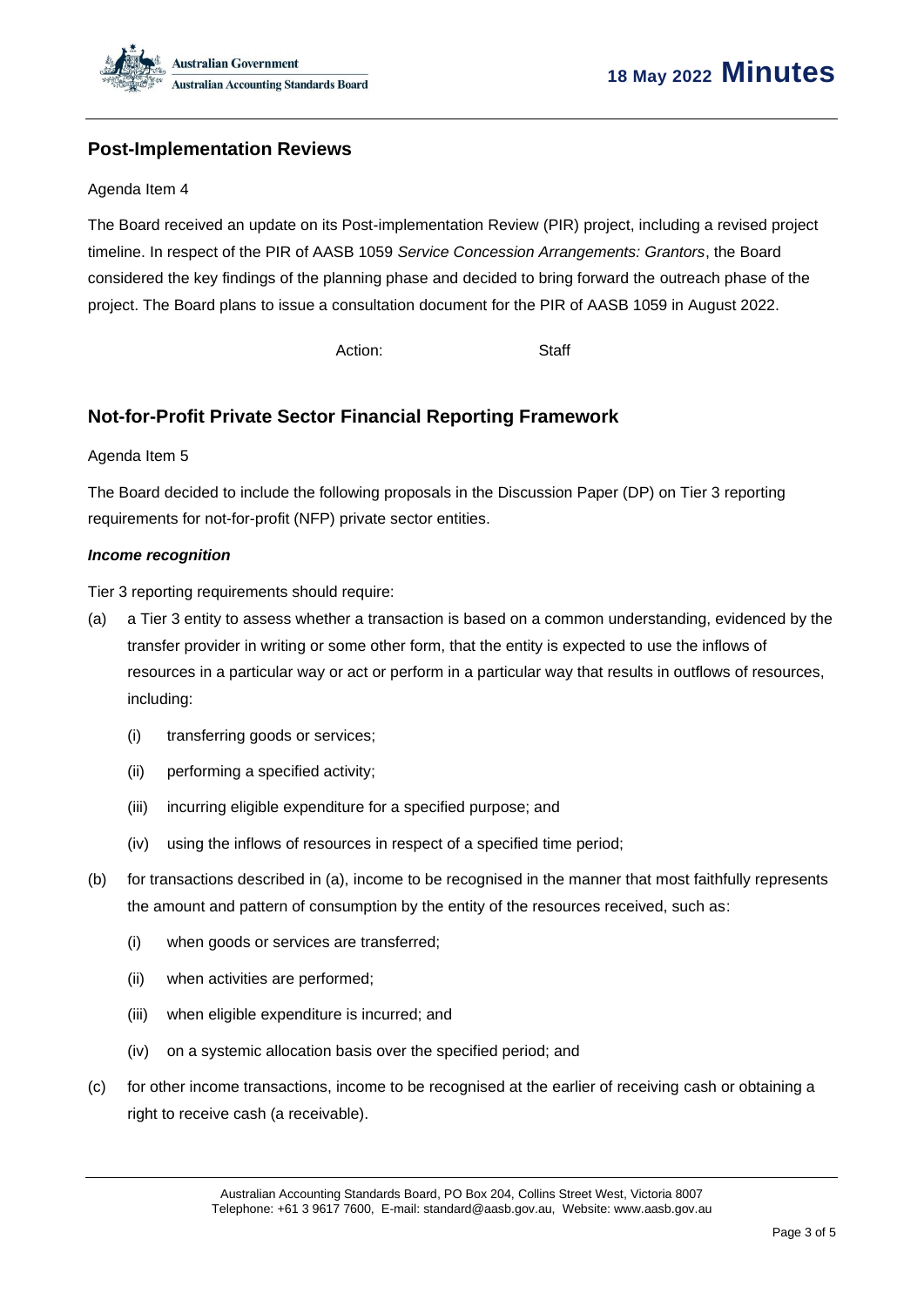### *Financial instruments*

Tier 3 reporting requirements should:

- (a) address the accounting for simpler financial instruments often held by Tier 3 entities. Tier 3 reporting requirements should direct an entity to apply AASB 9 *Financial Instruments* for more complex financial instruments;
- (b) require transaction costs that are directly attributable to the acquisition or issue of a financial asset or financial liability to be expensed in the period incurred; and
- (c) specify simpler subsequent measurement requirements for financial assets and financial liabilities overall. In particular, the Board decided to require financial assets and financial liabilities to be measured subsequently at cost, except for:
	- (i) financial assets that are held to generate both income and capital return for the entity to be measured at fair value through other comprehensive income; and
	- (ii) derivative financial instruments to be measured at fair value through profit or loss.

The Board decided to seek stakeholder feedback through the DP as to whether requiring financial assets and financial liabilities to be measured at transaction price would be a useful simplification.

Action: Staff

## **Sustainability Reporting**

#### Agenda Item 6

The Board supported the draft Sustainability Reporting project plan. The principal objective of the project is to help preparers of general purpose financial reports meet the evolving information needs of financial report users by developing a separate set of reporting standards for sustainability-related financial information.

The key themes of feedback from outreach activities on AASB Exposure Draft ED 321 *Request for Comment on ISSB [Draft] IFRS S1* General Requirements for Disclosure of Sustainability-related Financial Information *and [Draft] IFRS S2* Climate-related Disclosures will be discussed at the Board's next meeting.

The Board will consider whether to proceed to develop Australian sustainability reporting standards after considering the responses to ED 321 at a future meeting.

Action: Staff

## **Other Business – Public**

Agenda Item 7

The Board noted the submissions made, IASB and IFRS Interpretations Committee updates, a report on the IPSASB's February and March 2022 meetings and other items.